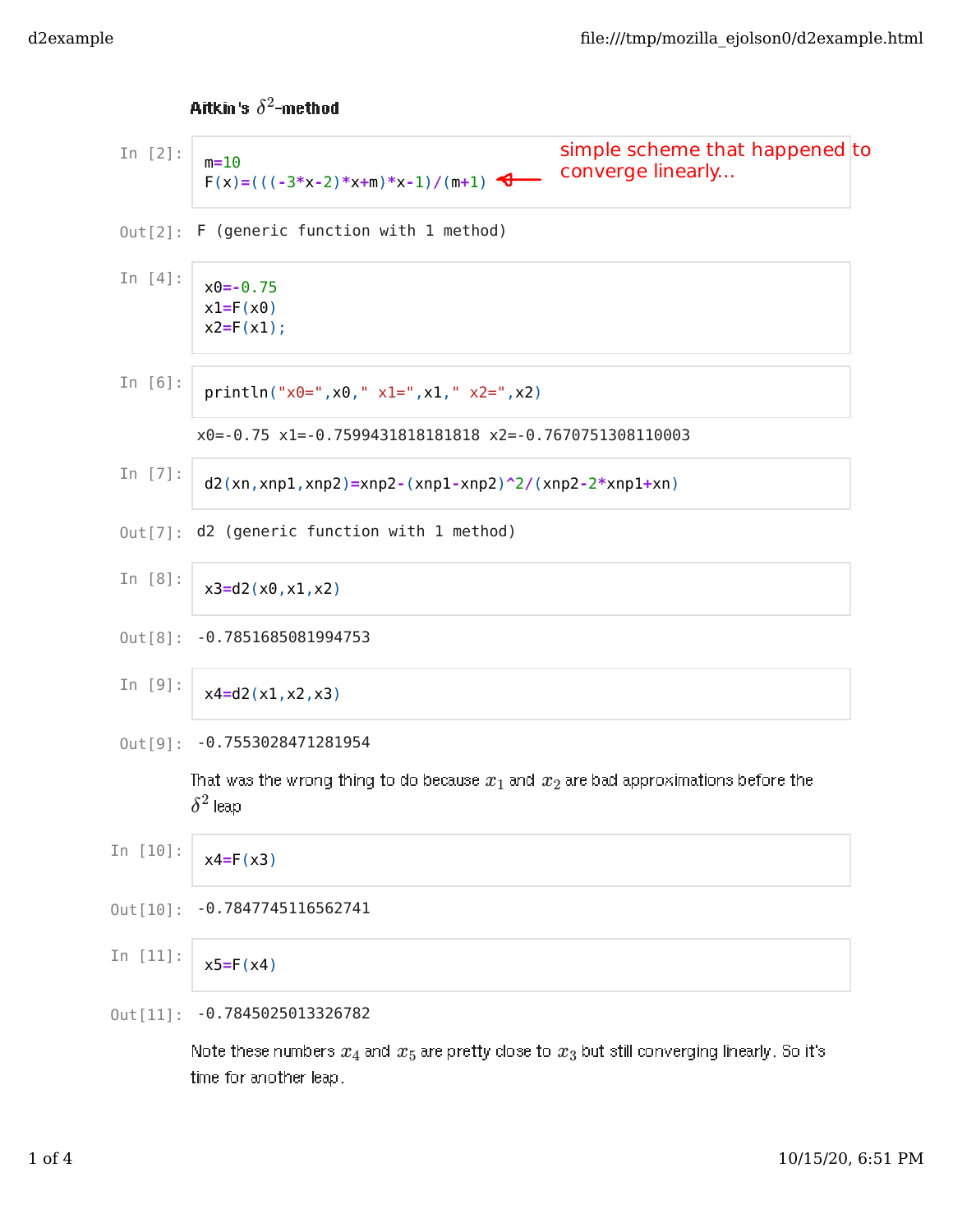## -0.7838959605579727 Out[12]: In [12]: x6=d2(x3,x4,x5) In [13]:  $x7=F(x6)$  $x8=F(x7)$ x9=d2(x6,x7,x8)

0ut[13]: -0.7838942936898103

Note from last time evaluating  $x_6=F^6(x_0)=-0.779942560069474$ . Even if  $F$ is quick to evaluate, then compared to  $x_9 = F^9(x_0)$  this is still a significant improvement in efficiency.

In [23]:

```
x=big(x0);for n=3:3:18
    t1=x; t2=F(t1); t3=F(t2)
    x=d2(t1,t2,t3)
    println(n," ",x)
end
```
using the delta<sup>2</sup> method to accelerate the linearly convergent scheme...

3 -0.78516850819947592383184148739537777535570421032075823013029241996 93910452911658

6 -0.78389596055797249066747659491198391508980855392961461267177559660 3425747987138

9 -0.78389429368980977179552650999165531025985152360284097770823027730 03450703411728

12 -0.7838942936869493834290851056943440302970535469385724877383507570 414630442924649

15 -0.7838942936869493834290766825820014003310776218152335543801156401 586855427067863

18 -0.7838942936869493834290766825820014003310776217421923756433580667 834252892281839

In [27]: xs=big.(zeros(6))

```
Out [27]: 6-element Array{BigFloat, 1}:
```
- 0.0
- 0.0
- 0.0
- 0.0
- 0.0
- 0.0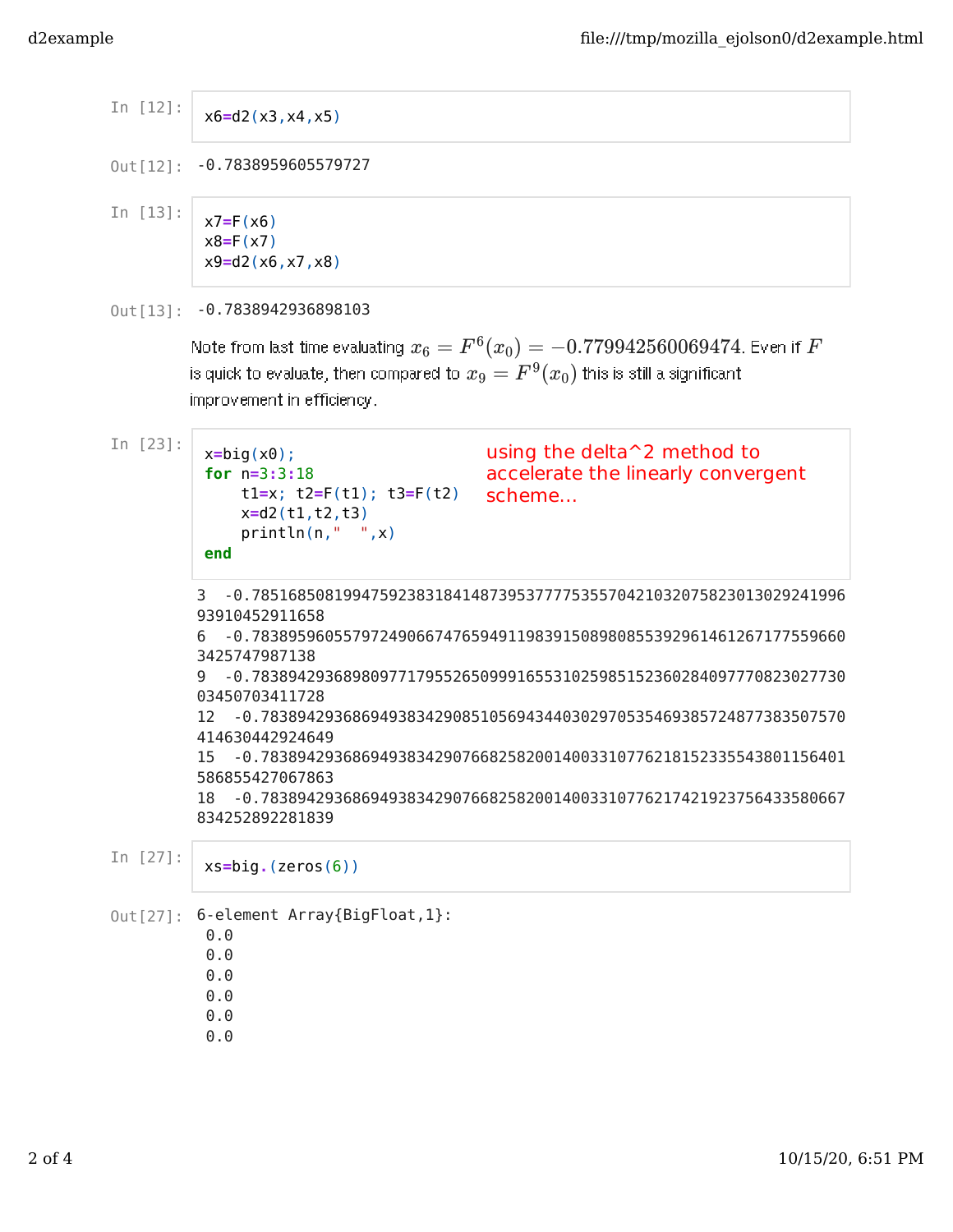| In $[30]$ : | $xs = big. (zeros(6))$<br>$x = big(x0)$<br>for $n=3:3:18$<br>$t1=x$ ; $t2=F(t1)$ ; $t3=F(t2)$<br>$x= d2(t1, t2, t3)$<br>$xs[n \div 3] = x$<br>println(n, " " , x)<br>end                                                                                                                                                                                                                                                                                                                                                                                                                          |
|-------------|---------------------------------------------------------------------------------------------------------------------------------------------------------------------------------------------------------------------------------------------------------------------------------------------------------------------------------------------------------------------------------------------------------------------------------------------------------------------------------------------------------------------------------------------------------------------------------------------------|
|             | -0.78516850819947592383184148739537777535570421032075823013029241996<br>3<br>93910452911658<br>-0.78389596055797249066747659491198391508980855392961461267177559660<br>6<br>3425747987138<br>-0.78389429368980977179552650999165531025985152360284097770823027730<br>9                                                                                                                                                                                                                                                                                                                            |
|             | 03450703411728<br>-0.7838942936869493834290851056943440302970535469385724877383507570<br>12<br>414630442924649<br>15<br>$-0.7838942936869493834290766825820014003310776218152335543801156401$<br>586855427067863<br>-0.7838942936869493834290766825820014003310776217421923756433580667<br>18<br>834252892281839                                                                                                                                                                                                                                                                                  |
| In $[31]$ : | XS                                                                                                                                                                                                                                                                                                                                                                                                                                                                                                                                                                                                |
|             | Out[31]: 6-element Array{BigFloat, 1}:<br>-0.7851685081994759238318414873953777753557042103207582301302924199693<br>910452911658<br>-0.7838959605579724906674765949119839150898085539296146126717755966034<br>25747987138<br>-0.7838942936898097717955265099916553102598515236028409777082302773003<br>450703411728<br>-0.7838942936869493834290851056943440302970535469385724877383507570414<br>630442924649<br>-0.7838942936869493834290766825820014003310776218152335543801156401586<br>855427067863<br>-0.7838942936869493834290766825820014003310776217421923756433580667834<br>252892281839 |
| In $[35]$ : | $ess = xs[1:5] - xs[6]$                                                                                                                                                                                                                                                                                                                                                                                                                                                                                                                                                                           |
| Out[35]:    | 5-element Array{BigFloat, 1}:<br>-0.0012742145125265404027648048133763750246265885785658544869343531859<br>65756062981929<br>-1.6668710231072383999123299825147587309321874222370284175298200004587<br>58954129398e-06<br>-2.8603883664498274096539099287739018606486020648722105169197811129888<br>91693803503e-12<br>-8.4231123426299659759251963801120949926902580377550642809726553615700                                                                                                                                                                                                     |